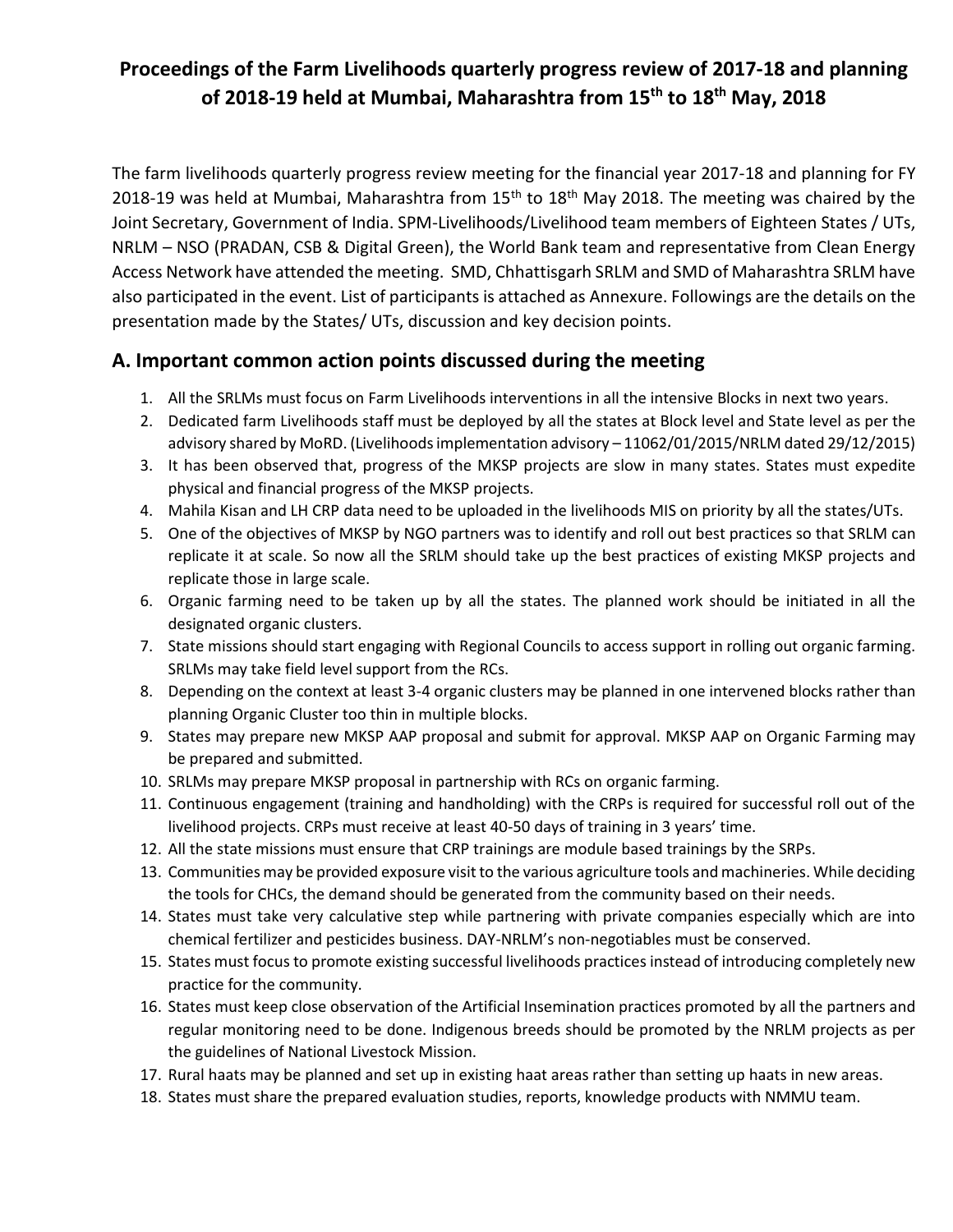- 19. SHG members should have direct membership of Farmer Producers Company. PG is only an intermediary body and cannot be members of the FPC.
- 20. CHCs may incorporate solar portable pumps wherever water pumps are required.
- 21. From this year onwards MPR indicators on farm livelihoods under SRLM-AAP has been incorporated in NRLM-MIS. SRLMS have to enter the monthly progress on the same.
- 22. The target on farm livelihoods submitted by States in the quarterly target data sheet under SRLM-AAP 2018-19 will be considered as the target under SRLM-AAP for farm livelihoods interventions.
- 23. *All funds under dedicated funds for livelihoods projects under NRLP needs to be exhausted by 30th June, 2018. If the state feels it cannot expend the available funds for the project, it may utilize it for other NRLP activities as per instructions already issued in this regard. Any funds remaining unutilized as on 30th June will have to be refunded to MoRD.*

# **B. Farm Livelihoods Outreach under MKSP till March, 2018 (as presented by SRLMs):**

| Sr             |                    | No.<br>of      | <b>District</b> |                        | <b>Block</b>  |                        | Villages      |                 | Households    |                        |
|----------------|--------------------|----------------|-----------------|------------------------|---------------|------------------------|---------------|-----------------|---------------|------------------------|
|                | State / UT         | proje<br>cts   | <b>Targe</b>    | <b>Achiev</b><br>ement | <b>Target</b> | <b>Achieve</b><br>ment | <b>Target</b> | Achievem<br>ent | <b>Target</b> | <b>Achieveme</b><br>nt |
| 1              | Andhra<br>Pradesh  | 14             | 15              | 15                     | 423           | 427                    | 8652          | 9699            | 1069400       | 1301107                |
| $\overline{2}$ | <b>Bihar</b>       | 3              | 13              | 13                     | 20            | 20                     | 1192          | 1141            | 125154        | 135012                 |
| 3              | Chhattisgarh       | 3              | 12              | 12                     | 20            | 19                     | 696           | 317             | 66255         | 29389                  |
| 4              | Gujarat            | $\overline{2}$ | 4               | 4                      | 9             | 9                      | 392           | 373             | 29320         | 25320                  |
| 5              | Haryana            | 1              | 4               | 4                      | 4             | 4                      | 153           | 102             | 12000         | 7416                   |
| 6              | Jharkhand          | 12             | 17              | 17                     | 85            | 63                     | 2839          | 1479            | 137068        | 85465                  |
| 7              | Kerala             | $\overline{4}$ | 14              | 14                     | 152           | 152                    | 2079          | 1873            | 228500        | 339288                 |
| 8              | Madhya<br>Pradesh  | 4              | 12              | 12                     | 17            | 17                     | 627           | 702             | 40000         | 39520                  |
| 9              | Maharashtra        | 3              | 24              | 16                     | 152           | 115                    | 5340          | 2686            | 222581        | 152276                 |
| 10             | Odisha             | 10             | 18              | 16                     | 47            | 42                     | 1456          | 895             | 52324         | 44707                  |
| 11             | Rajasthan          | $\overline{2}$ | 20              | 20                     | 37            | 37                     | 1364          | 932             | 80340         | 62406                  |
| 12             | Tamilnadu          | $\overline{2}$ | 5               | 3                      | 14            | 8                      | 254           | 123             | 28800         | 14800                  |
| 13             | Telengana          | 10             | 9               | 9                      | 279           | 279                    | 4582          | 4582            | 1027141       | 1022291                |
| 14             | Uttar<br>Pradesh   | 1              | 22              | 12                     | 25            | 25                     | 1250          | 877             | 87500         | 46258                  |
| 15             | West Bengal        | 3              | 8               | 5                      | 18            | 11                     | 890           | 765             | 62000         | 60790                  |
| 16             | Jammu &<br>Kashmir | 1              | 6               | 0                      | 6             | 0                      | 210           | 0               | 16200         | 0                      |
|                | <b>Total</b>       | 75             | 203             | 172                    | 1308          | 1228                   | 31976         | 26546           | 3284583       | 3366045                |

**C. Farm Livelihoods Outreach under Value Chain development projects till March, 2018 (as presented by SRLMs):**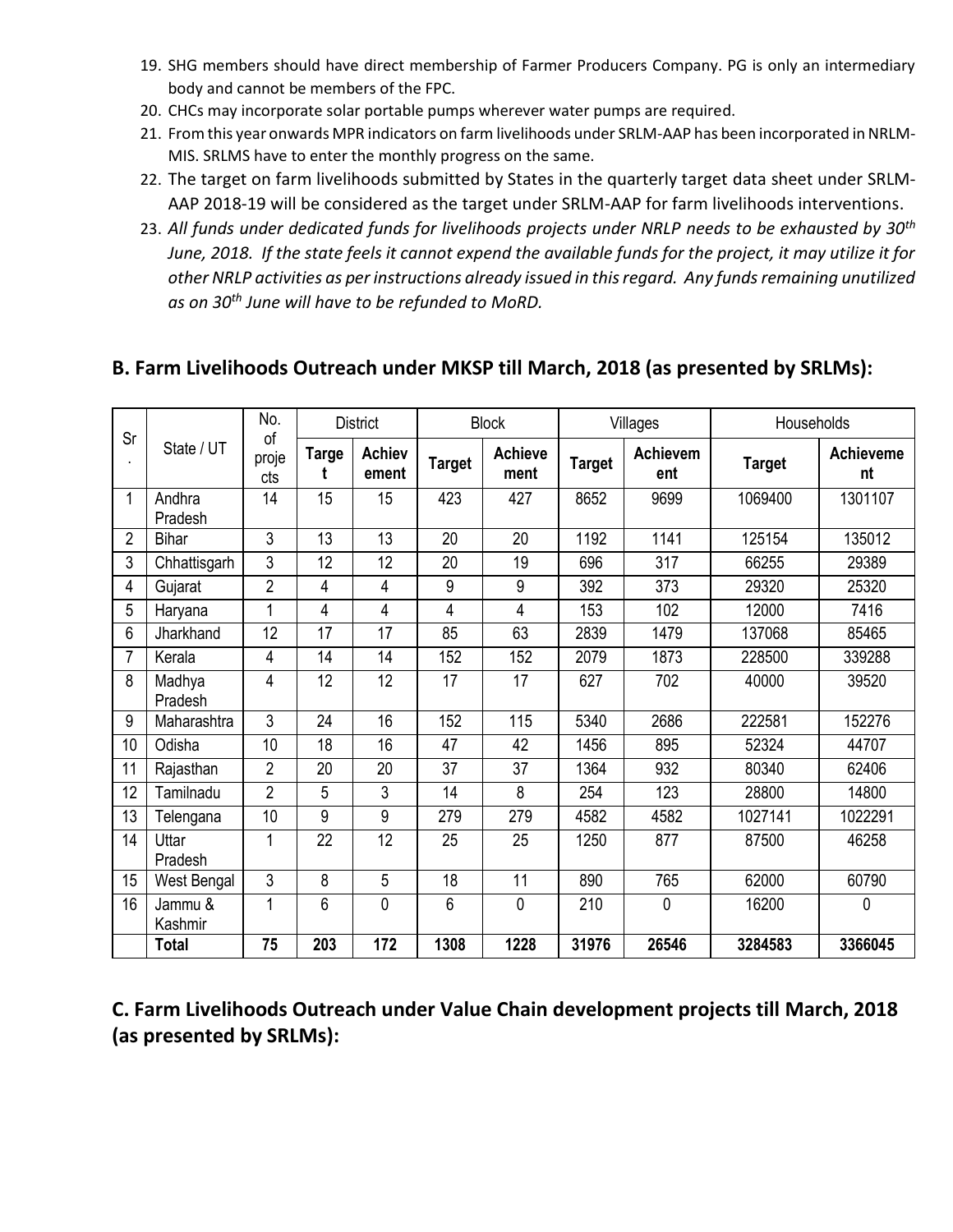| SI.<br>N <sub>0</sub> | <b>State</b>      | <b>Commodity</b>           | No of<br>blocks<br>(Target) | No of<br><b>blocks</b><br>covered | <b>Target</b><br><b>Mahila</b><br><b>Kisans</b> | <b>Mahila</b><br><b>Kisan</b><br>covered | PCs to be<br>promoted | <b>PCs</b><br>promo<br>ted |
|-----------------------|-------------------|----------------------------|-----------------------------|-----------------------------------|-------------------------------------------------|------------------------------------------|-----------------------|----------------------------|
| $\mathbf{1}$          | Jharkhand         | Lac and<br>Tamarind        | 12                          | 12                                | 6000                                            | 6483                                     | $\mathbf{1}$          | $\mathbf{1}$               |
| $\overline{2}$        |                   | Chilli, Potato             | 12                          | 11                                | 15000                                           | 8532                                     | $\mathbf{1}$          |                            |
| 3                     |                   | Amla, Bael,<br>Salai Gum   | $\overline{2}$              | $\overline{2}$                    | 4500                                            | 5000                                     | $\mathbf{1}$          | $\mathbf{1}$               |
| $\overline{4}$        | Madhya<br>Pradesh | Dairy                      | $\overline{4}$              | $\overline{3}$                    | 18000                                           | 4000                                     | $\overline{2}$        | $\overline{2}$             |
| 5                     |                   | Dairy                      | $\overline{4}$              |                                   | 12500                                           |                                          | $\mathbf{1}$          |                            |
| 6                     |                   | Dairy                      | 10                          |                                   | 17500                                           |                                          | $\mathbf{1}$          |                            |
| $\tau$                |                   | Cashew                     | 8                           | 8                                 | 1500                                            | 1301                                     | 3                     | $\overline{3}$             |
| 8                     | Odisha            | Mango and<br>Ginger        | 11                          | 11                                | 11600                                           | 6233                                     |                       |                            |
| 9                     |                   | Hill broom                 | 6                           | 6                                 | 3000                                            | 1475                                     |                       |                            |
| 10                    | Maharashtr        | Agro-<br>horticulture      | 9                           | 9                                 | 19800                                           | 32265                                    | $\overline{4}$        | $\overline{2}$             |
| 11                    | a                 | Fishery                    | 11                          | 11                                | 10800                                           | 10440                                    |                       |                            |
| 12                    |                   | Goatery                    | 13                          | 13                                | 22000                                           | 35844                                    |                       |                            |
| 13                    | <b>Bihar</b>      | Dairy                      |                             |                                   | 36000                                           | 500                                      | $\mathbf{1}$          | $\mathbf{1}$               |
| 15                    | Chhattisgar<br>h  | Tamarind,<br>Amchur, Maize | 5                           | 5                                 | 5500                                            | 50                                       | $\mathbf{1}$          | $\mathbf{1}$               |
| 16                    | Rajasthan         | Soyabean and<br>Mustard    | $\overline{3}$              |                                   | 13699                                           |                                          | $\overline{2}$        |                            |
|                       | <b>Total</b>      |                            |                             |                                   | 235899                                          | 112123                                   | 19                    | 11                         |

# **D. Status of Financial progress of the MKSP projects (as update shared by the SRLMs):**

| Type of        | Project/               | Month,              |                  | Total outlay (lakh INR) |          |                  | Total fund received (lakh INR) |          | <b>Expenditure</b>              | %age of<br>expenditure      |
|----------------|------------------------|---------------------|------------------|-------------------------|----------|------------------|--------------------------------|----------|---------------------------------|-----------------------------|
| project        | component              | Year of<br>sanction | Central<br>Share | State<br>Share          | Total    | Central<br>Share | <b>State</b><br>Share          | Total    | till March.<br>18 (lakh<br>INR) | against<br>fund<br>received |
|                | $\overline{2}$         | 3                   | 4                | 5                       | 6        | 7                | 8                              | 9        | 10                              | 11                          |
| Chhattisgarh   |                        |                     |                  |                         |          |                  |                                |          |                                 |                             |
| MKSP - AAP     | MKSP - AAP             | Dec-16              | 1,878.00         | 1,253.00                | 3,131.00 | 680.00           | 450.00                         | 1,130.00 | 607.00                          | 53.72%                      |
| <b>Haryana</b> |                        |                     |                  |                         |          |                  |                                |          |                                 |                             |
| MKSP - AAP     | Project 1              | Mar-16              | 701.00           | 468.00                  | 1,169.00 | 175.35           | 116.90                         | 292.25   | 180.62                          | 61.80%                      |
| Jharkhand      |                        |                     |                  |                         |          |                  |                                |          |                                 |                             |
| MKSP - AAP     | <b>MKSP AAP</b>        | 2015-16             | 3,998.41         | 2,665.61                | 6.664.02 | 2,998.70         | 1,999.20                       | 4,997.90 | 2,221.89                        | 44.46%                      |
| MKSP - AAP     | <b>Medicinal Plant</b> | 2016-17             | 835.80           | 557.20                  | 1.393.00 | 83.58            |                                | 83.58    | 37.53                           | 44.90%                      |
| MKSP - AAP     | <b>RESHAM</b>          | 2017-18             | 2,792.84         | 1.861.89                | 4,654.73 | 279.28           |                                | 279.28   | 25.72                           | 9.21%                       |
| MKSP - AAP     | Lac &<br>Tamarind      | 2016-17             | 625.80           | 417.20                  | 1,043.00 | 312.90           | 208.60                         | 521.50   | 349.31                          | 66.98%                      |
| MKSP - PIA     | <b>Lok Prerna</b>      | $Oct-13$            | 97.50            | 32.50                   | 130.00   | 63.38            | 34.13                          | 97.51    | 84.40                           | 86.56%                      |
| MKSP - PIA     | <b>SPWD</b>            | March<br>2014       | 353.70           | 117.90                  | 471.60   | 229.91           | 123.80                         | 353.71   | 229.57                          | 64.90%                      |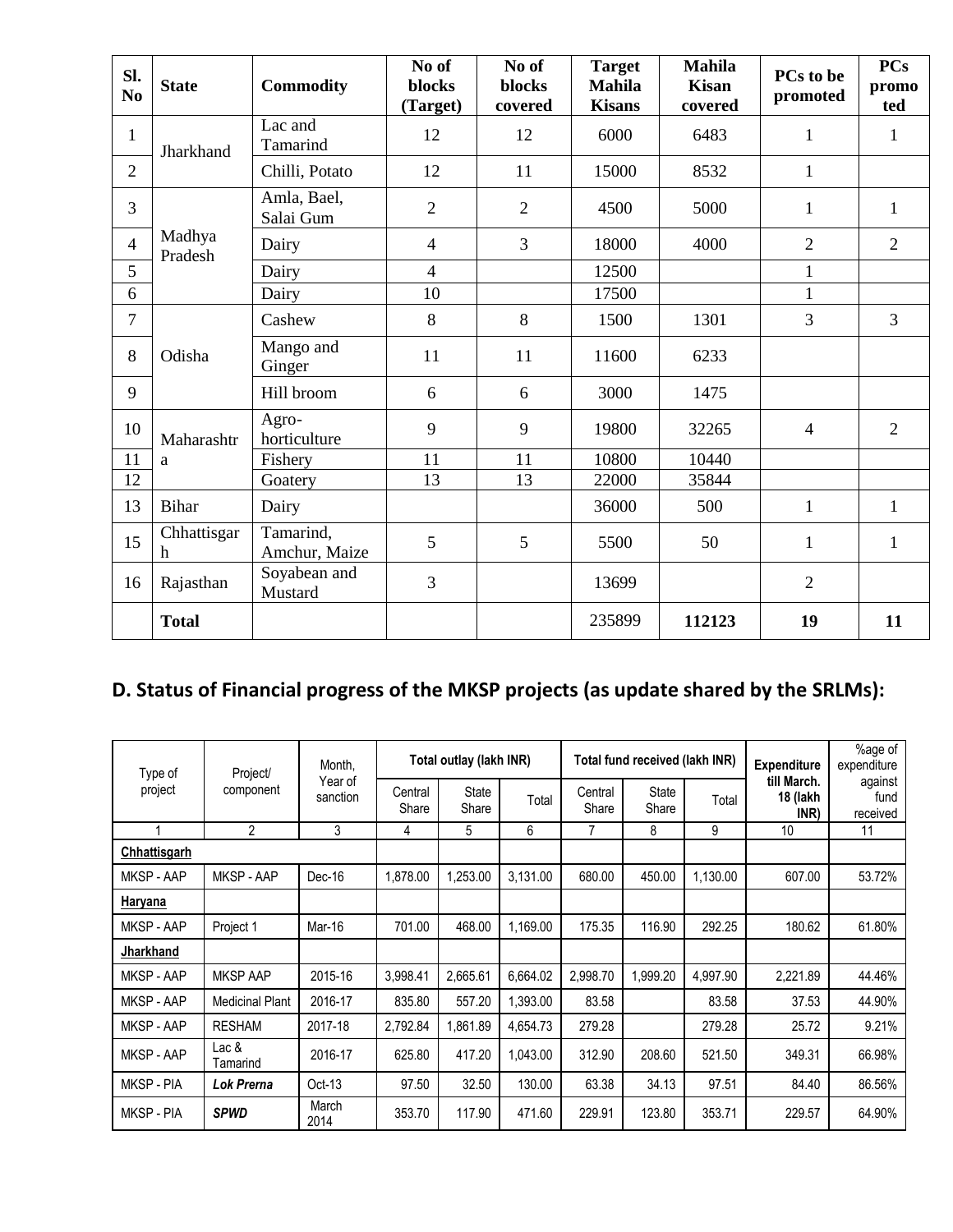| Type of                     | Project/                           | Month,              | Total outlay (lakh INR) |                |          | Total fund received (lakh INR) |                |          | <b>Expenditure</b>              | %age of<br>expenditure      |
|-----------------------------|------------------------------------|---------------------|-------------------------|----------------|----------|--------------------------------|----------------|----------|---------------------------------|-----------------------------|
| project                     | component                          | Year of<br>sanction | Central<br>Share        | State<br>Share | Total    | Central<br>Share               | State<br>Share | Total    | till March.<br>18 (lakh<br>INR) | against<br>fund<br>received |
| 1                           | $\overline{2}$                     | 3                   | 4                       | 5              | 6        | $\overline{7}$                 | 8              | 9        | 10                              | 11                          |
| MKSP - PIA                  | <b>Udyogini</b>                    | <b>June2014</b>     | 250.70                  |                | 250.70   | 47.00                          |                | 47.00    | 31.50                           | 67.02%                      |
| MKSP - PIA                  | <b>Srijan</b><br><b>Foundation</b> | 23.09.2013          | 191.18                  | 63.82          | 255.00   | 124.26                         | 66.91          | 191.17   | 170.93                          | 89.41%                      |
| MKSP - PIA                  | <b>LEADS</b>                       | 10.02.2014          | 141.57                  | 47.19          | 188.76   | 92.03                          | 49.55          | 141.58   | 127.74                          | 90.22%                      |
| MKSP - PIA                  | <b>TSRD</b>                        | 27-10-2013          | 98.90                   | 32.97          | 131.87   | 64.29                          | 34.62          | 98.91    | 62.73                           | 63.42%                      |
| MKSP - PIA                  | <b>SUPPORT</b>                     | 17-10-2013          | 176.06                  | 58.69          | 234.75   | 114.44                         | 61.62          | 176.06   | 126.07                          | 71.61%                      |
| MKSP - PIA                  | <b>RDA</b>                         | 23.09.2013          | 112.44                  | 37.49          | 149.93   | 73.08                          | 39.35          | 112.43   | 53.40                           | 47.50%                      |
| Kerala                      |                                    |                     |                         |                |          |                                |                |          |                                 |                             |
| MKSP - AAP                  | SRLM-<br>Attapady                  | 2016-17             | 953.00                  | 636.00         | 1,589.00 | 238.00                         |                | 238.00   | 210.00                          | 88.24%                      |
| MKSP - PIA                  | Kudumbashree                       | 8-2011              | 3.614.00                | 2,785.00       | 7.990.00 | 2,709.00                       | 1,996.00       | 4.705.00 | 3,505.00                        | 74.50%                      |
| <b>Madhya Pradesh</b>       |                                    |                     |                         |                |          |                                |                |          |                                 |                             |
| MKSP - AAP<br>(Bundelkhand) | <b>SRLM</b>                        | Dec 2016            | 332.72                  | 221.82         | 554.54   | 83.18                          | 55.46          | 138.64   | 53.01                           | 38.24%                      |
| MKSP - PIA                  | ASA-1                              | $Jun-11$            | 776.00                  |                | 1,335.00 | 582.00                         |                | 582.00   | 584.00                          | 100.34%                     |
| MKSP - PIA                  | ASA-2                              | Jun-11              | 533.00                  |                | 916.00   | 399.00                         |                | 399.00   | 401.00                          | 100.50%                     |
| MKSP - PIA                  | PRADAN                             | $Jun-11$            | 977.00                  | 326.00         | 1,997.00 | 732.00                         | 244.00         | 976.00   | 978.00                          | 100.20%                     |
| MKSP - PIA                  | CARD                               | Jun-11              | 192.00                  | 64.00          | 256.00   | 144.00                         | 48.00          | 192.00   | 193.00                          | 100.52%                     |
| <b>Maharashtra</b>          |                                    |                     |                         |                |          |                                |                |          |                                 |                             |
| MKSP - PIA<br>(Tasar)       | CSB (BAIF)                         | Oct. 2013           | 759.00                  | 253.00         | 1,012.00 | 556.00                         | 253.00         | 809.00   | 539.00                          | 66.63%                      |
| MKSP - AAP                  | <b>SRLM</b>                        | July 16             | 4,019.00                | 2,679.00       | 6,698.00 | 3,012.00                       | 1,304.00       | 4,316.00 | 1,261.00                        | 29.22%                      |
| <b>Odisha</b>               |                                    |                     |                         |                |          |                                |                |          |                                 |                             |
| MKSP - AAP<br>(Med. Plant)  | <b>SRLM</b>                        | Sept, 16            | 361.76                  | 241.18         | 602.94   | 36.18                          | 24.12          | 60.30    | 32.50                           | 53.90%                      |
| MKSP - AAP<br>(Tasar)       | <b>SRLM</b>                        | Mar, 17             | 513.57                  | 342.38         | 855.95   | 51.36                          | 34.29          | 85.65    | 1.60                            | 1.87%                       |
| MKSP - PIA<br>(SA)          | 7 PIAs                             | Aug, 13             | 2,887.00                | 963.00         | 3,850.00 | 2,541.00                       | 847.00         | 3,388.00 | 2,475.00                        | 73.05%                      |
| Rajasthan                   |                                    |                     |                         |                |          |                                |                |          |                                 |                             |
| MKSP - AAP                  | SRLM                               | Sep.2016            | 2,540.00                | 1,693.33       | 4,233.33 | 634.95                         | 423.30         | 1,058.25 | 915.00                          | 86.46%                      |
| MKSP - PIA                  | CmF                                | May, 2013           | 842.41                  | 281.48         | 1,123.89 | 758.70                         | 276.00         | 1,034.70 | 1,044.57                        | 100.95%                     |
| <b>Tamilnadu</b>            |                                    |                     |                         |                |          |                                |                |          |                                 |                             |
| MKSP - AAP                  | <b>SRLM</b>                        | Jan 2016            | 957.60                  | 638.40         | 1,596.00 | 718.20                         | 159.60         | 877.80   | 352.00                          | 40.10%                      |
| MKSP - AAP                  | SRLM                               | Nov.2017            | 503.00                  | 336.00         | 839.00   | 503.40                         | 335.60         | 839.00   |                                 | 0.00%                       |
| <b>Uttar Pradesh</b>        |                                    |                     |                         |                |          |                                |                |          |                                 |                             |
| MKSP - AAP                  | SRLM                               | Aug - 16            | 3,802.00                | 2,534.00       | 6,336.00 | 956.00                         | 637.00         | 1,593.00 | 706.00                          | 44.32%                      |
| <b>West Bengal</b>          |                                    |                     |                         |                |          |                                |                |          |                                 |                             |
| MKSP - AAP                  | Tasar                              | May, 2017           | 494.00                  | 329.00         | 823.00   | 49.00                          |                | 49.00    |                                 | 0.00%                       |
| MKSP - PIA                  | <b>LKP</b>                         | MARCH,<br>2013      | 1,013.00                | 331.84         | 1,344.84 | 763.38                         | 254.46         | 1,017.84 | 95.65                           | 9.40%                       |
| MKSP - PIA                  | PRADAN                             | August,<br>2013     | 400.00                  | 134.00         | 534.00   | 198.00                         | 112.00         | 310.00   | 219.02                          | 70.65%                      |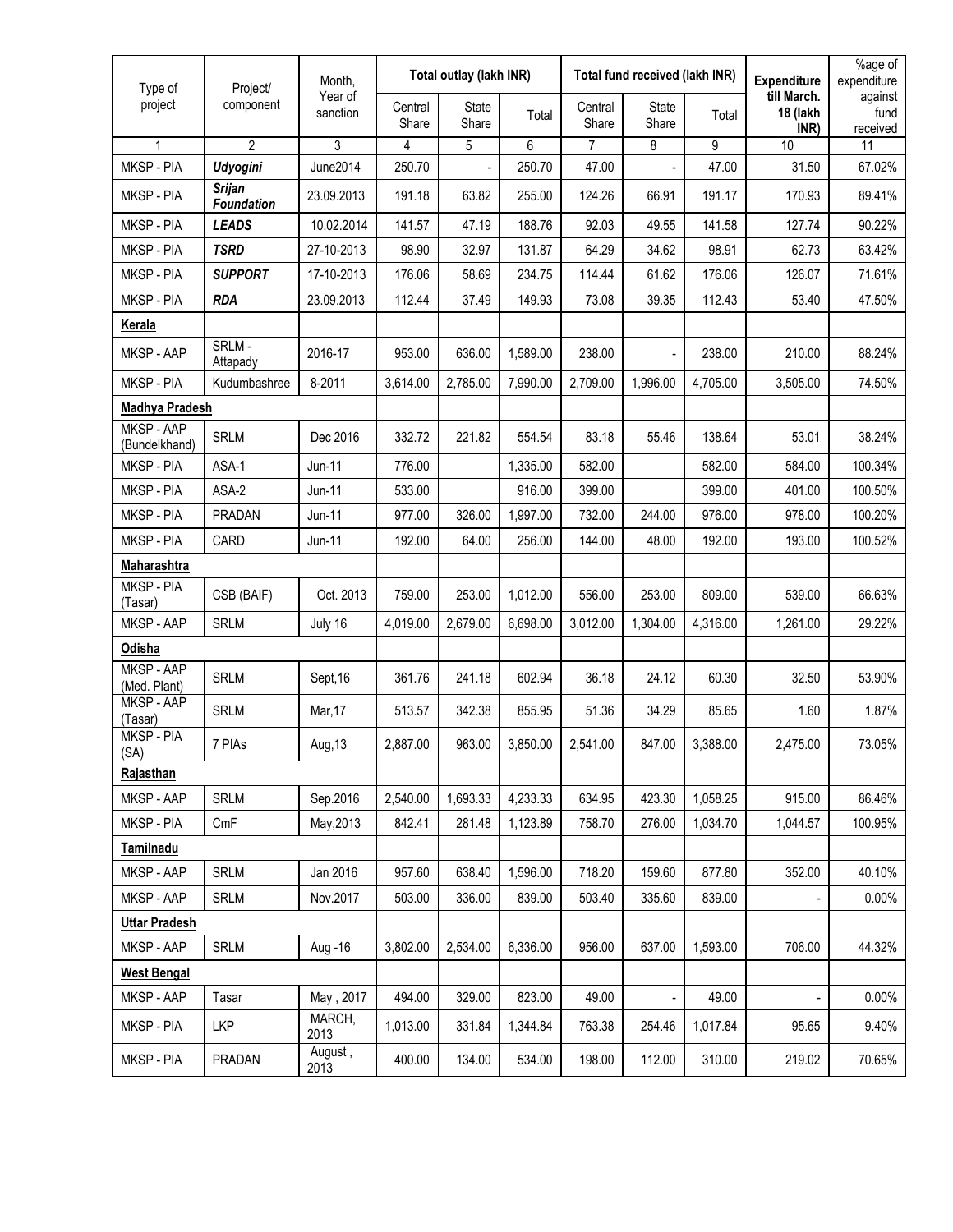# **E. Status of Financial progress of the Value Chain development projects (as update shared by the SRLMs):**

|                   | <b>Funding</b>                            | Name of the                                      | <b>Budget Rs. In crore</b> |                                |                              | <b>Total central</b><br>share<br>released (first | <b>Total</b>                           | $\frac{0}{0}$<br>expenditure     |
|-------------------|-------------------------------------------|--------------------------------------------------|----------------------------|--------------------------------|------------------------------|--------------------------------------------------|----------------------------------------|----------------------------------|
| <b>State</b>      | window                                    | proposal                                         | <b>Total</b>               | <b>Central</b><br><b>Share</b> | <b>State</b><br><b>Share</b> | + second<br>instalment)<br><b>INR</b> crore      | <b>Expenditure</b><br><b>INR</b> crore | (out total<br>funds<br>released) |
| Jharkhand         | Dedicated<br>Fund                         | Lac and<br>Tamarind                              | 10.43                      | 6.26                           | 4.14                         | 3.13                                             | 3.49                                   | 66.92%                           |
|                   | Dedicated<br>Fund                         | Potato and<br>chilli                             | 9.37                       | 5.62                           | 3.75                         | $\overline{2.81}$                                |                                        | 0.00%                            |
| Madhya<br>Pradesh | Dedicated<br>Fund                         | <b>NTFP</b>                                      | 5.83                       | 3.50                           | 2.33                         | 3.15                                             | 2.65                                   | 50.51%                           |
|                   | Dedicated<br>Fund                         | Dairy                                            | 23.54                      | 14.12                          | 9.42                         | 12.71                                            | 9                                      | 42.48%                           |
|                   | Innovation<br>Fund                        | Dairy                                            | 17.07                      | 10.24                          | 6.83                         | 2.56                                             |                                        | 0.00%                            |
|                   | Innovation<br>Fund                        | Dairy                                            | 23.85                      | 14.31                          | 9.54                         | 3.58                                             |                                        | 0.00%                            |
| Odisha            | Dedicated<br>Fund                         | Cashew,<br>Mango and<br>ginger and<br>Hill broom | 28.10                      | 16.86                          | 11.24                        | 15.17                                            | 14.8                                   | 58.52%                           |
| Maharastra        | Dedicated<br>Fund                         | Horticulture,<br>fisheries and<br>goatary        | 30.36                      | 18.21                          | 12.15                        | 16.39                                            | 19.2                                   | 70.27%                           |
| Bihar             | Dedicated<br>Fund +<br>Innovation<br>fund | Dairy Value<br>chain<br>development              | 40.71                      | $\sqrt{24.43}$                 | 16.29                        | 12.22                                            | 1.5                                    | 7.37%                            |
| Assam             | Dedicated<br>Fund +<br>Innovation<br>fund | Hill broom<br>and Maize                          | 3.18                       | 2.86                           | 0.31                         | 1.43                                             |                                        | 0.00%                            |
| Rajasthan         | Innovation<br>Fund                        | Soyabean<br>and mustard                          | 6.28                       | 3.77                           | 2.51                         | 0.94                                             |                                        | 0.00%                            |
| Chhattisgarh      | Dedicated<br>Fund +<br>Innovation<br>fund | NTFP and<br>Maize                                | 4.4                        | 2.64                           | 1.76                         | 1.32                                             |                                        |                                  |
| <b>Total</b>      |                                           |                                                  | 203.12                     | 122.82                         | 80.27                        | 75.41                                            | 52.755                                 |                                  |

# **F. State wise discussion and comments:**

**Tamil Nadu:**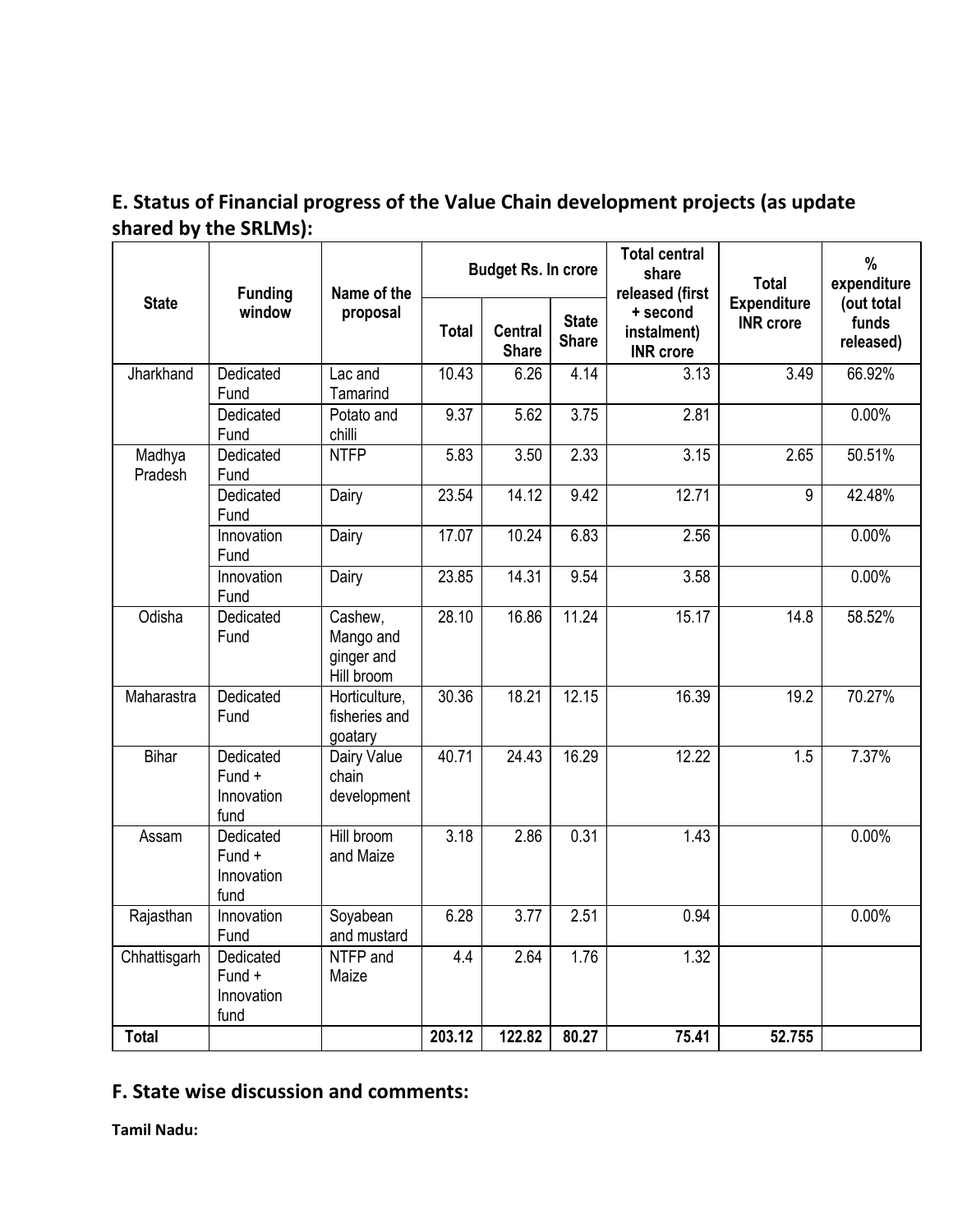- DPR need to be submitted for the sanctioned MKSP AAP (second) immediately.
- Dedicated approved staff for the MKSP AAP project need to be taken on board immediately.
- Proposed organic clusters may overlap existing MKSP areas. In this context state need to revisit the target of organic clusters.
- As shared by TN team, TNSRLM is facing problem to open bank account for the Producer Groups. They may take Joint Liability Group (JLG) model like many other states and explore the account opening option in conversation with respective banks.
- State should plan 3-4 organic clusters in one block in a concentrated mode rather than planning these organic clusters too thin. This strategy need to be relooked.
- Rural haat planning for 18-19 data need to be re-checked.

## **West Bengal:**

- Ginger value chain is a good initiative taken up by WBSRLM. They have followed the proper process of selection for CRPs. Module for CRP selection may to be shared with NMMU for reference of other states and NMMU as well.
- State mission may not take up interventions which are exact replication of the work of different govt. schemes/ line departments.
- WBSRLM need to plan and established more Custom Hiring Centers and CHCs may be established at VO level rather than Sangha.
- Block or administrative demarcation should not be criteria to set up Producer Companies. Rather market, scale, commodity etc need to be prioritized while selecting are of PC.
- Tasar MKSP AAP project must be rolled out immediately. DPR is also to be submitted immediately.
- Pashu Sakhi must be incorporated in both the MKSP tasar projects.
- State may not intervene in Artificial Insemination activities. Relevant department may take this activity.
- Pico projector may be kept with Krishi Sakhi rather than in CHC, otherwise lack of responsibility, may cause damage of the same.
- Regional councils of NCOF, Agriculture universities need to be taken on board for organic farming. Identification of proper resource persons/ domain experts need to be done for different livelihoods interventions with due diligence as inappropriate resource selection may create issue to sustain NRLM nonnegotiable.
- State may share ToR for LH staff recruitment with NMMU and SRLM need to follow the eligibility criteria shared by MoRD while selecting LH staffs.
- As presented, Producer Societies have been promoted. This strategy need to be re-looked and what is the role of Producer society? Setting up of PG and PC should be focused only. Producer Enterprise guidelines shared by MoRD need to be followed. State need to share the document prepared for PC with MoRD.
- Rural Haat in convergence with MGNREGA data need to be re-checked.
- SRLM has taken up a good initiative to create small videos on livelihood interventions and CMSA intervention. These videos may be shared with NMMU.

# **Andhra Pradesh:**

- AP has not followed the shared standard PPT template shared by NMMU. AP team need to share the review PPT in standard template with NMMU.
- Lot of data discrepancy have been found in the presented PPT. All the shared data need to be re-checked, corrected and then shared.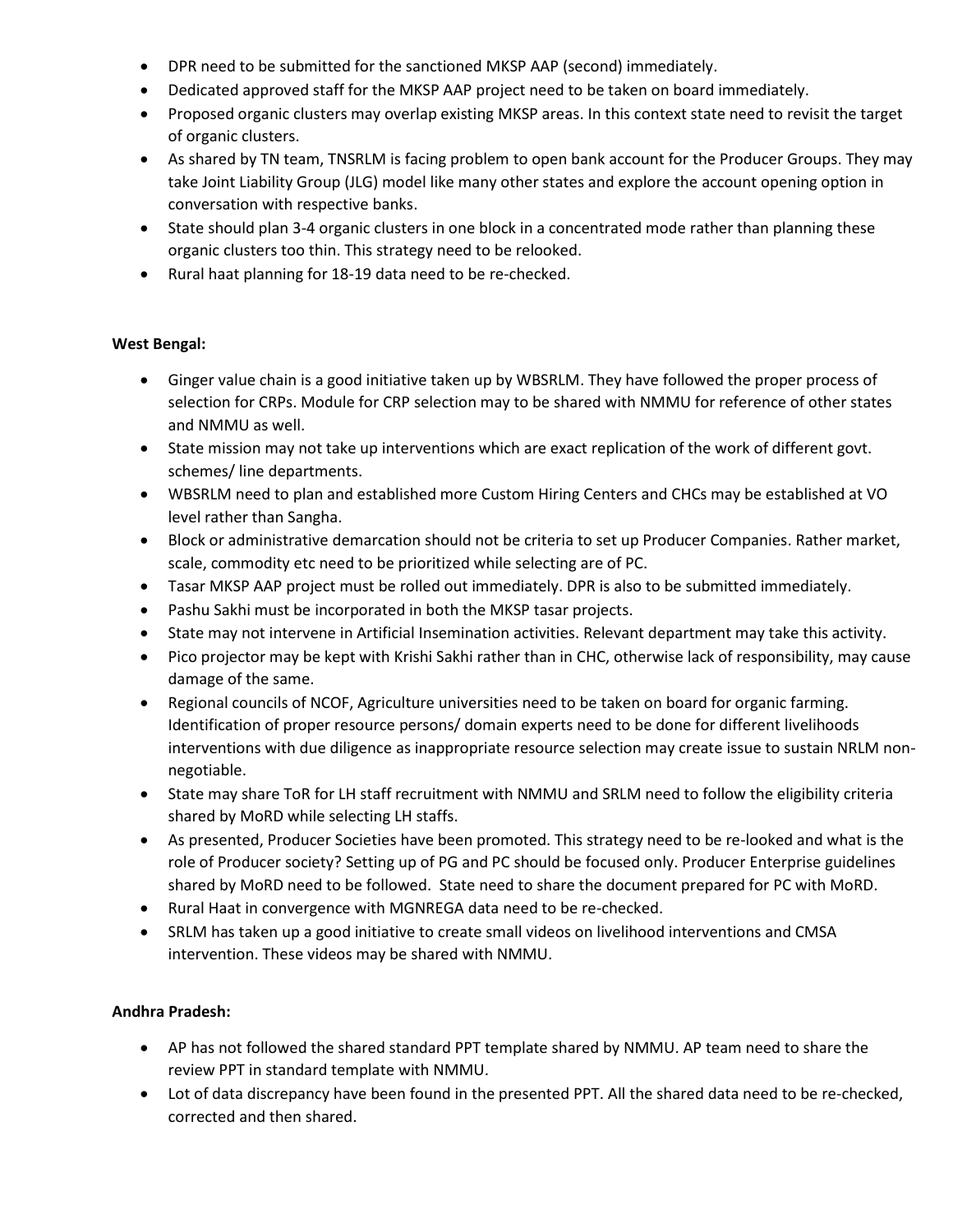- SERP AP must submit all the documents for next installments of MKSP.
- SERP need to monitor MKSP NGO partners' project and submit report with NMMU.

#### **Uttar Pradesh:**

- Dedicated approved staff for the MKSP AAP need to be taken on board immediately to expedite the project and to ensure quality of project implementation.
- UP must take up LH asset creation in convergence with MGNREGA. Farm pond, rural haat etc must be planned and implemented in large scale.
- Expenditure of the MKSP AAP in not in sync with the number of Mahila Kishan identified. Fund expenditure is also less and needs to be expedited. All the proposed intervention of the project need to be implemented in time bound manner.

#### **Haryana:**

- Progress of the MKSP AAP has been very slow from the initial stage. State must take immediate step to expedite [physical and financial progress and ensure quality of intervention.
- SRLM presented that, HSRLM is planning to expand the project size (MK and block) of the already sanctioned MKSP AAP. This need to be submitted through official letter and only after approval of MoRD, it may be taken up.
- In case expansion of the project is proposed, state must ensure that all the expected key outputs of the MKSP project are achieved.
- There is severe human resource shortage for implementation of livelihoods projects including approved MKSP AAP in which dedicated approved staff was approved. Dedicated approved staff for MKSP AAP need to be taken on board immediately to expedite the project and to ensure quality of project implementation.

### **Uttarakhand:**

- There is no dedicated farm livelihoods staff in the state. State must ensure recruitments of dedicated LH staff at Block and State urgently.
- Once SRLM takes staff on board, NMMU may provide NRP and technical support for proposal preparation and roll out.
- SRLM needs to identify the area of intervention in organic farming in state context and should not replicate the work taken up by other govt. departments.

#### **Gujarat:**

- There is hardly any progress in farm livelihoods theme by GLPC in last few years. No one is there to anchor LH team in the state for long time. This is a huge concern area for GLPC.
- HR must be taken on board immediately. No fund will further be released till state take HR on board.
- State must report the progress of the MKSP NGO projects. The project seemingly has been mismanaged for a long period of time. A MKSP project sanctioned by EC cannot be changed by the State as per their convenience. State must officially inform MoRD before terminating a project that has been sanctioned by EC. State have to also officially update the status of the MKSP project to MoRD and resolve the issue of the MKSP project of the NGO partners. This is a serious concern and need to be resolved very carefully.
- Organic cluster data need to be uploaded in the MIS.

#### **Andaman & Nicobar:**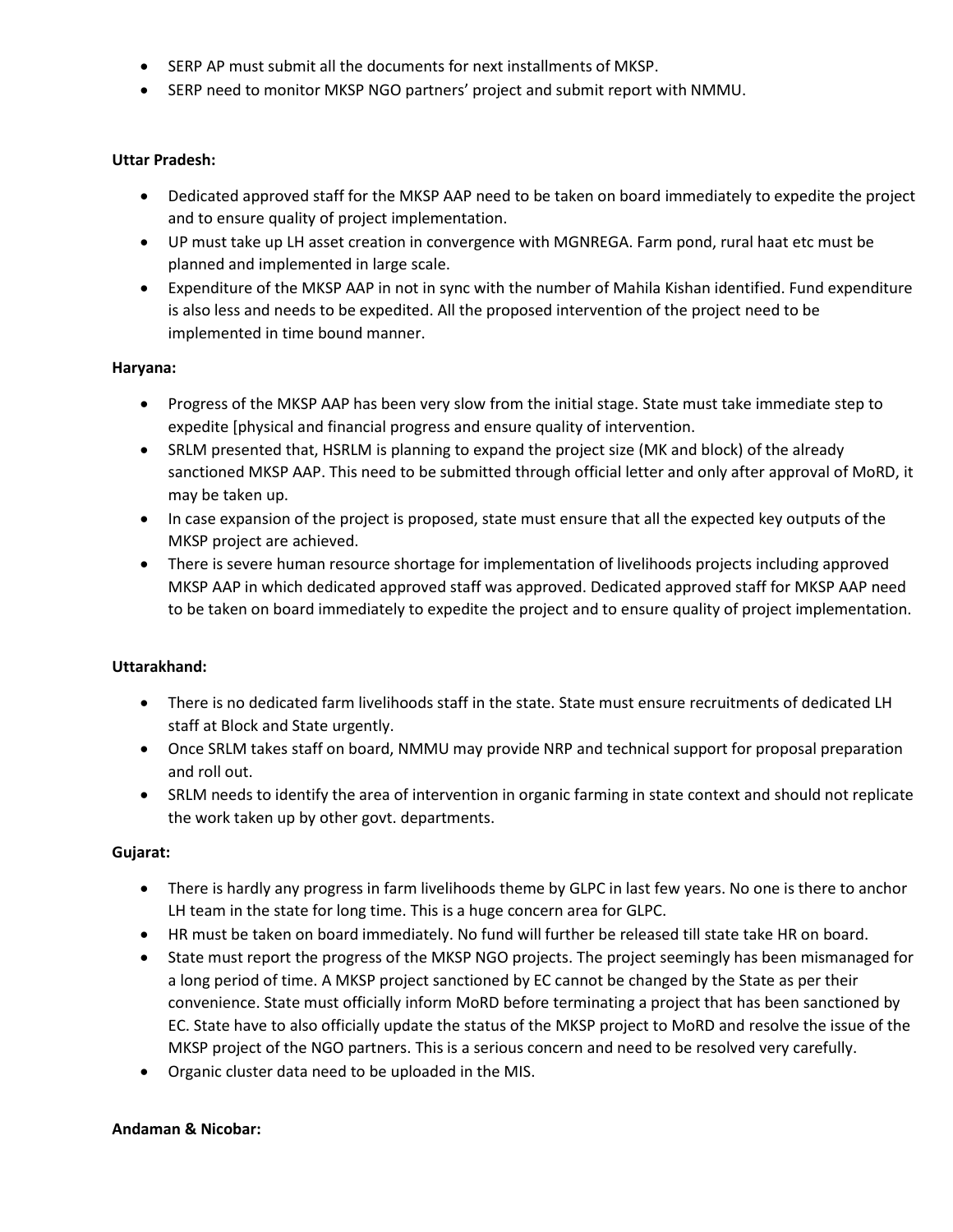- State need to identify the specific LH intervention in the UT area.
- State can start working on MKSP proposal preparation and need to submit it by September. NMMU will provide required support for LH intervention if state ask for it officially.

#### **Madhya Pradesh:**

- MP is planning for community run soil testing lab. There must be an organized process to interpret the soil testing report and it should be understood by the end users. Required organic inputs need to be prescribed along with the report to the MKS.
- Senior CRPs should not be considered as SRPs. Instead senior CRPs may be engaged as PRP or senior CRP.
- State must engage SRPs optimally and strategically with proper planning to train such huge number of CRPs to train. Each CRPs should receive at least 10-15 days training in a year.
- MP is planning to set up CHC of 15 Lakh budget. There must be a business model and strategy to run such expensive set up. Dedicated expert need to be engaged to run such CHC. Due diligence need to be done while CHCs are set up.
- State need to share the Business plans with NMMU for all the planned PCs. If required NMMU may engage NRPs to work on the Business plan.
- MP must complete the recruitment of dedicated LH staff under SRLM AAP quickly.
- Approved staffs of MKSP AAP are not yet placed. LH staffs must be placed immediately.
- SRLMs need to share these mentioned items of MKSP PIA projects with NMMU: Third party evaluation report, videos prepared, IEC material shared, Training materials.
- MP may explore the scope of Producer Company for turmeric.

#### **Chhattisgarh:**

- CGSRLM may explore the scope and area for intervention in Lac and Tasar.
- State should fix work/target plan for the TSA staffs who are working in the state for value chain project. The progress of work need to be monitored regularly.
- State need to explore the competitive market price for all the NTFP produces before entering in collaboration with any agency.
- State need to explore the legality of registration of the CLF which have been engaged in marketing of their produces online.

#### **Odisha:**

- State need to critically look into the facts that many partners may promote hybrid and chemical fertilizer. So SRLMs need to ensure due diligence before any collaboration. NRLMs non-negotiables need to be followed.
- Planned coverage of Kitchen garden is nominal compared to total MK covered in the state. Kitchen Garden should be planned in large scale and may be adopted by at least 70-80 % covered MKs.
- OLM may prepare a MKSP AAP on Organic Farming with support of Regional Councils.
- There is shortage of Block level dedicated staff in livelihoods theme in the state. SRLM need to take farm LH staffs on board immediately.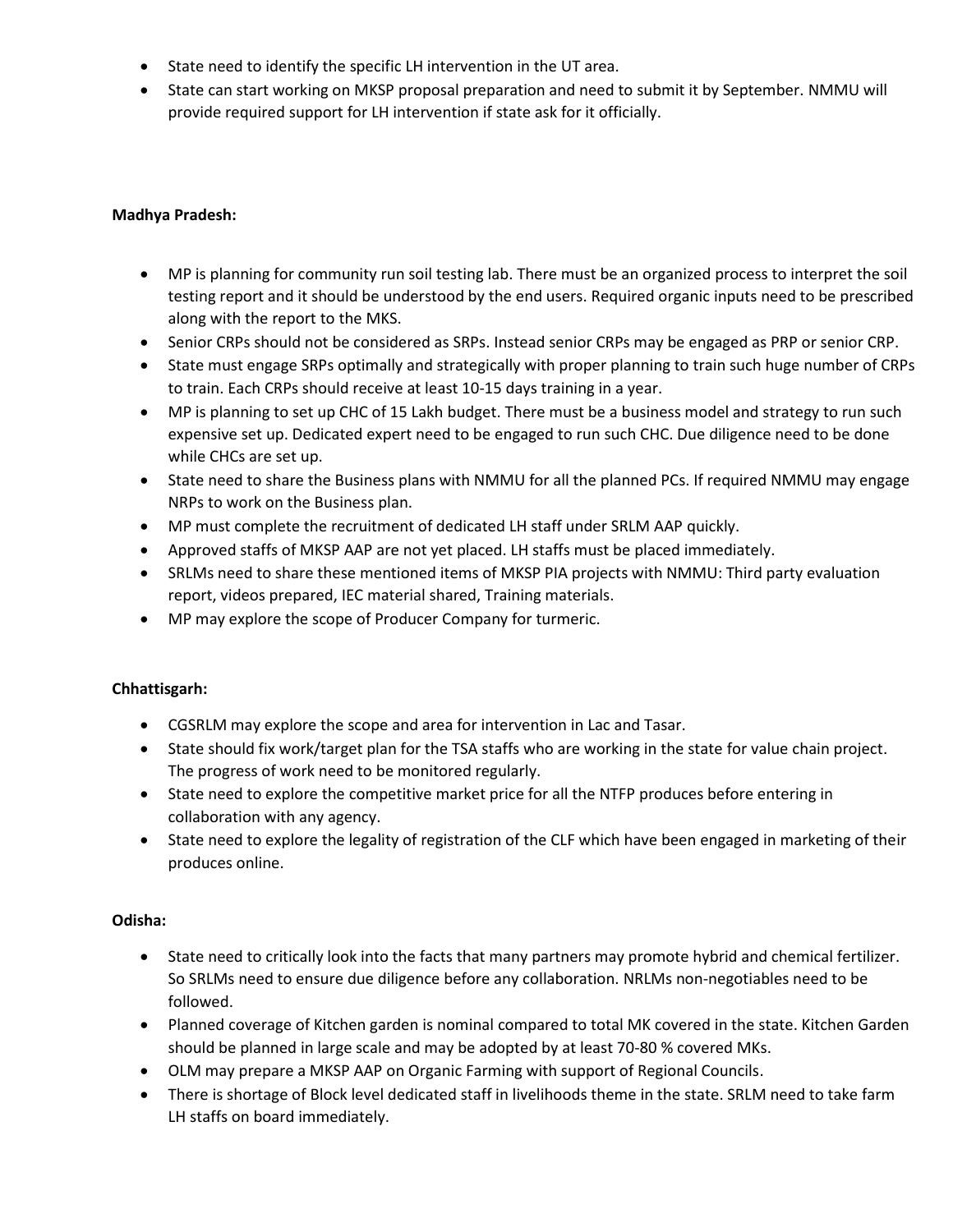- MIS data need to be uploaded in the DAY-NRLM farm LH MIS.
- State to share the SRP engagement policy with NMMU.
- Village list for the organic cluster need to be shared immediately with NMMU.
- State need to share training calendar with NMMU.
- SRLM has done a good work in preparation of recommended organic inputs as per soil testing report. State need to share the recommendation documents of soil testing report with NMMU (English translation).

#### **Bihar:**

- State need to expedite the physical and financial progress of the Value Chain project.
- There is no dedicated staff for MKSP project at block level. It is one of the major reason of slow progress of the MKSP project. Dedicated staff for Livelihoods need to be deployed on priority.
- State need to share the knowledge products to NMMU prepared by the state.

#### **Jharkhand:**

- Pashu sakhi must be included in the NTFP projects.
- State must look into the critical issues of purchase and distribution of livestock with due diligence.
- SRLM has come up with an innovative app that can be used through an android phone for data entry of Pashu sakhi /Krishi sakhi

#### **Maharashtra:**

- Larger percentage of MKs should be adopting kitchen garden. A concrete roll out plan need to be prepared.
- Expenditure through PCs under value chain projects need to be completed by  $1<sup>st</sup>$  week of June.
- Progress of the tasar project of BAIF is extremely slow. MSRLM should pay special attention to expedite the project implementation.
- Pending dedicated staffs for farm livelihoods need to be taken on board immediately for both MKSP AAP and SRLM AAP. Block and District LH staffs need to be well trained on farm livelihoods.

#### **Rajasthan:**

- CHCs have not been planned under SRLM AAP of 18-19. SRLM need to relook the plan and establishment of CHCs at village level.
- Planned coverage of Kitchen garden is nominal compared to total MK covered in the state. Kitchen Garden should be planned in large scale and may be adopted by at least 70-80 % covered MKs.
- Out of 35 planned dedicated farm LH staff for MKSP AAP, only 15 are in place presently. Remaining staffs must be taken on board immediately on priority.
- State must ensure that MKSP partners and SRLM do not promote chemical fertilizer and pesticide.
- State need to explore how existing data from state MIS can be ported to DAY-NRLM farm livelihoods MIS.
- State to send audited UC for second installment of MKSP AAP to MoRD.

**Kerala**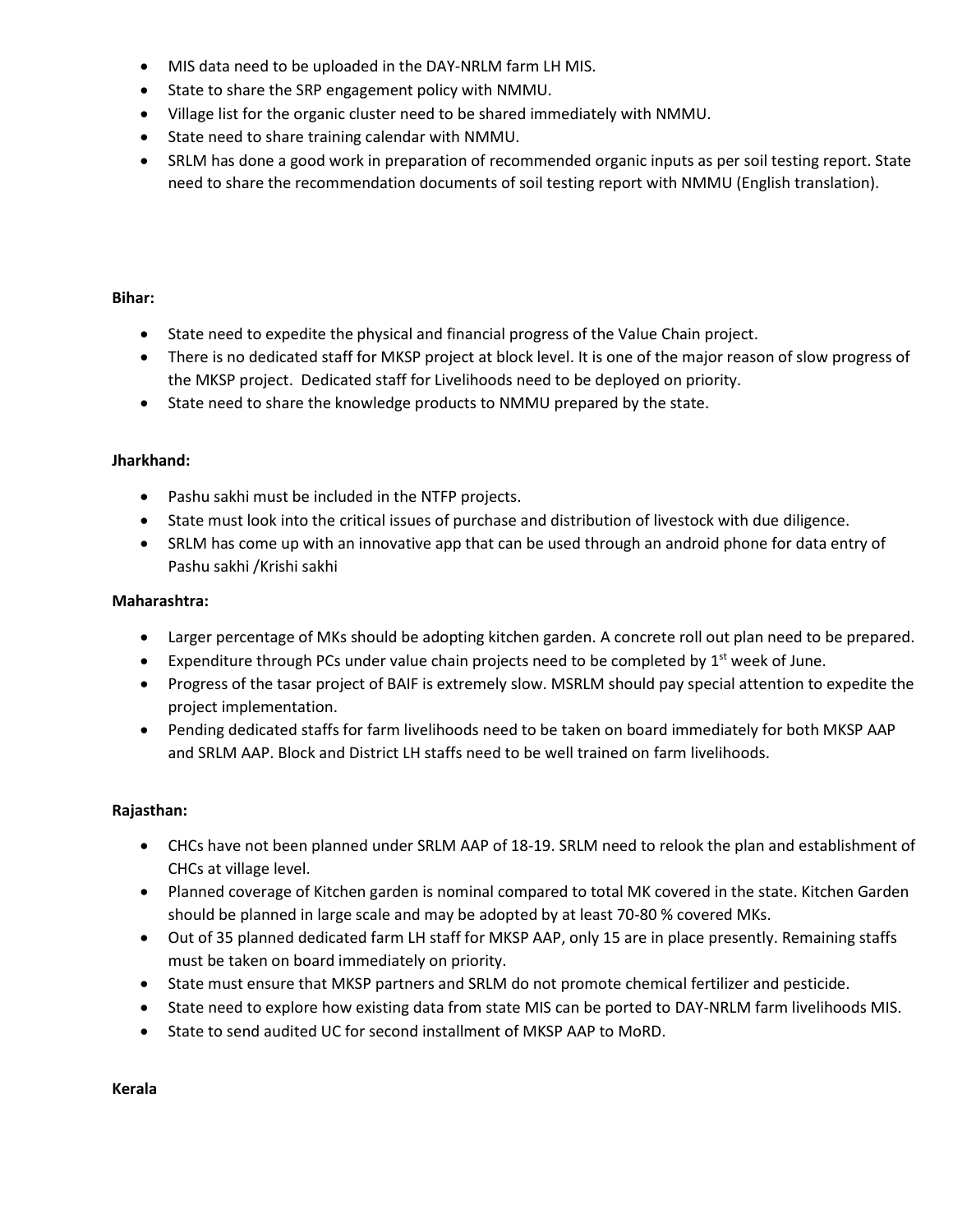- Reports on MKSP projects for Attapady and COMPT have not been submitted. State must monitor these projects and submit updates to NMMU.
- No report has submitted by Kudumbshree on MKSP AAP projects. State need to submit it at the earliest.
- State may put special request for recommendation to MoRD for allowing construction of individual as well as community assets under MGNREGA in the State.
- Value chain development centers under TRIFED collaboration State to plan it under Attapady project.
- State to complete the CRP profile data in the livelihoods MIS

## **Telangana:**

- For millet processing, state team may explore the old and existing machineries and scope for expansion.
- As state is planning to look into legal part while entering in to preparation of Trichoderma.
- State may not create new PIA in this changed scenario. Keeping existing PIA as nodal PIA divide it into newly formed mandals under the same geography.
- State to share the required data for Organic Cluster.
- State may prepare one MKSP AAP proposal immediately for few Blocks under Organic Farming with partners.

### **Jammu & Kashmir:**

- J & K is yet to start the roll out of the MKSP project. State need to initiate the program immediately.
- Block level dedicated LH staffs need to be taken on board immediately for MKSP project.

### **World Bank Comment:**

Progress in farm livelihoods theme have been impressive. Few areas more focus may be provided:

- Technology involvement for data collection form the field and information dissemination
- More in depth analysis of the value chain interventions may be done.
- More climate resilient agriculture practices may be introduced under farm livelihoods interventions.
- Self-sustainability of the promoted producer enterprises.

#### **MIS:**

- Telangana and AP need to upload the data in the NRLM livelihoods MIS. They may engage people for data entry in a time bound manner.
- $\bullet$  Bihar informed that state will complete the remaining data entry by 5<sup>th</sup> June, 2018.
- CGs to complete the CRP data entry in the MIS.
- Kerala need to complete remaining 1 Lakh data entry and CRP data entry immediately.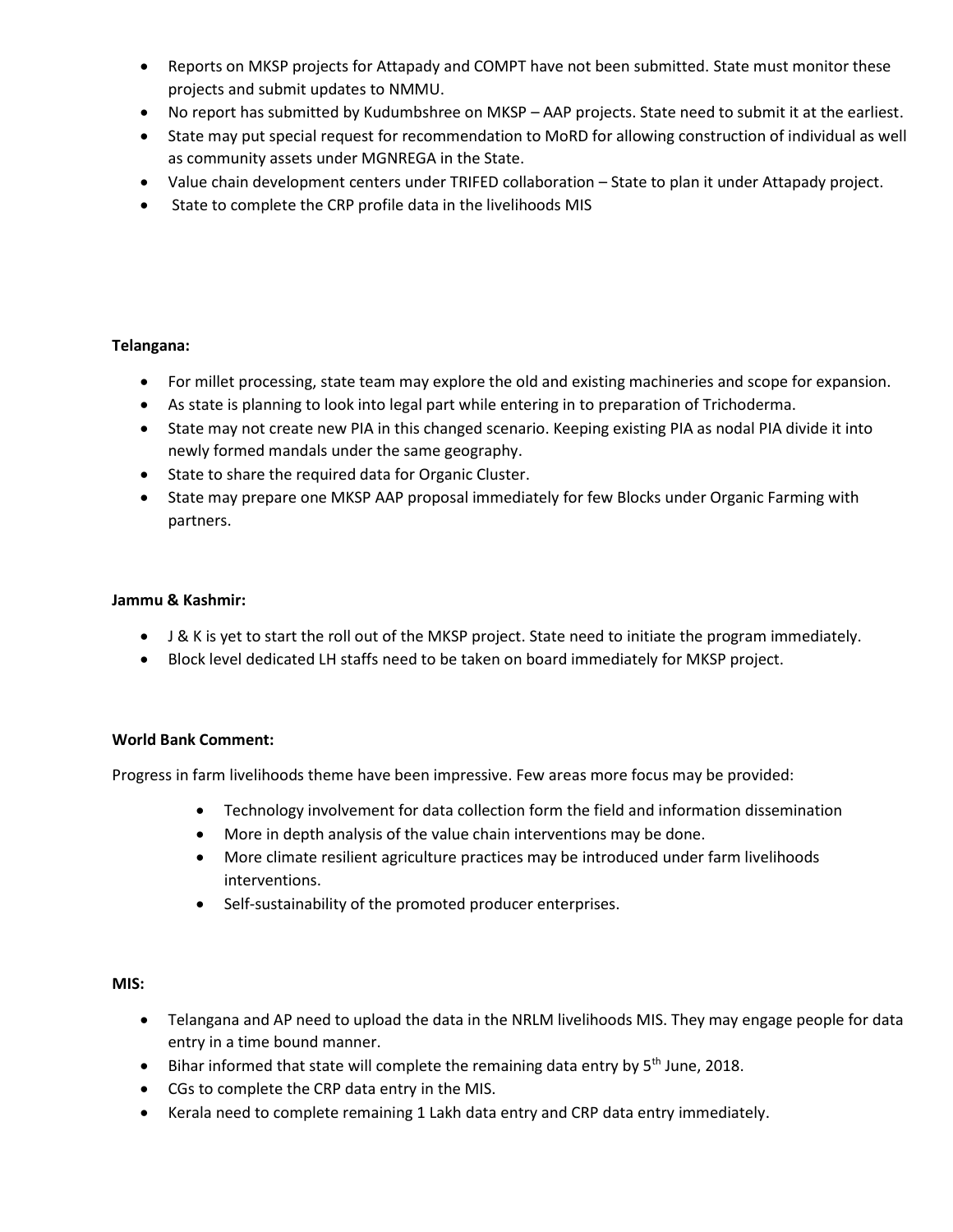- Maharashtra to complete data entry of 1.4 Lakh MK.
- Odisha is yet to start data entry for Medicinal plant and Tasar project. State must initiate and complete the data uploading.

#### **NSO Pradan:**

- PRADAN with support of NMMU will develop a Comprehensive Village Livelihoods plan and implementation tool and then will put the tool in practice. Tool development is the immediate need and the tool would help to design the holistic intervention comprising agriculture, livestock and NTFP. It could also include Non-farm interventions. This is an action research kind of project.
- NSO PRADAN will prepare the comprehensive village livelihoods implementation tool with the help of SRLM teams.

#### **CLEAN Energy:**

- Clean Energy would share a documents of compilation of cases and models.
- **Suggestions from states:** 
	- Bihar: Storage of 'Nira' during the day time
	- JH: Dal processing unit, dryer
	- Jh: Tasar reeling machine scope, CSB, TDF may discuss
	- Jh: Turmeric dehumidifying machine
	- UK: Clean cooking in remote villagers
	- Solar storage at milk collection centers
- Clean energy team will visit to Jharkhand and Odisha to explore the possible opportunities and models.

#### **State requested for support from NMMU:**

- Hindi translation of the Modules, flip-charts of SRP and CRP training on agriculture and Livestock need to be shared with the states.
- MIS training to be done in Odisha.
- States need support strategise rolling out of Organic Clusters.

#### **List of Annexure**

#### Annexure A: List of Participants

| Sr. | <b>State</b>      | <b>Names</b>     | <b>Designation</b>       | Contact<br><b>Number</b> |
|-----|-------------------|------------------|--------------------------|--------------------------|
|     | Andaman & Nicobar | Gurjit Kaur      | <b>Extension Officer</b> | 9434277298               |
|     |                   | P. Aruna         | <b>BDO</b>               | 9434267686               |
| າ   | Andhra Pradesh    | Mr. Venkataiah   | <b>DPM</b>               | 9849900976               |
|     |                   | Ms. Satyabhama   | <b>DPM</b>               | 9849900976               |
| ੨   | <b>Bihar</b>      | Anil Kumar Yadav | PM-Livelihoods           | 7808920108               |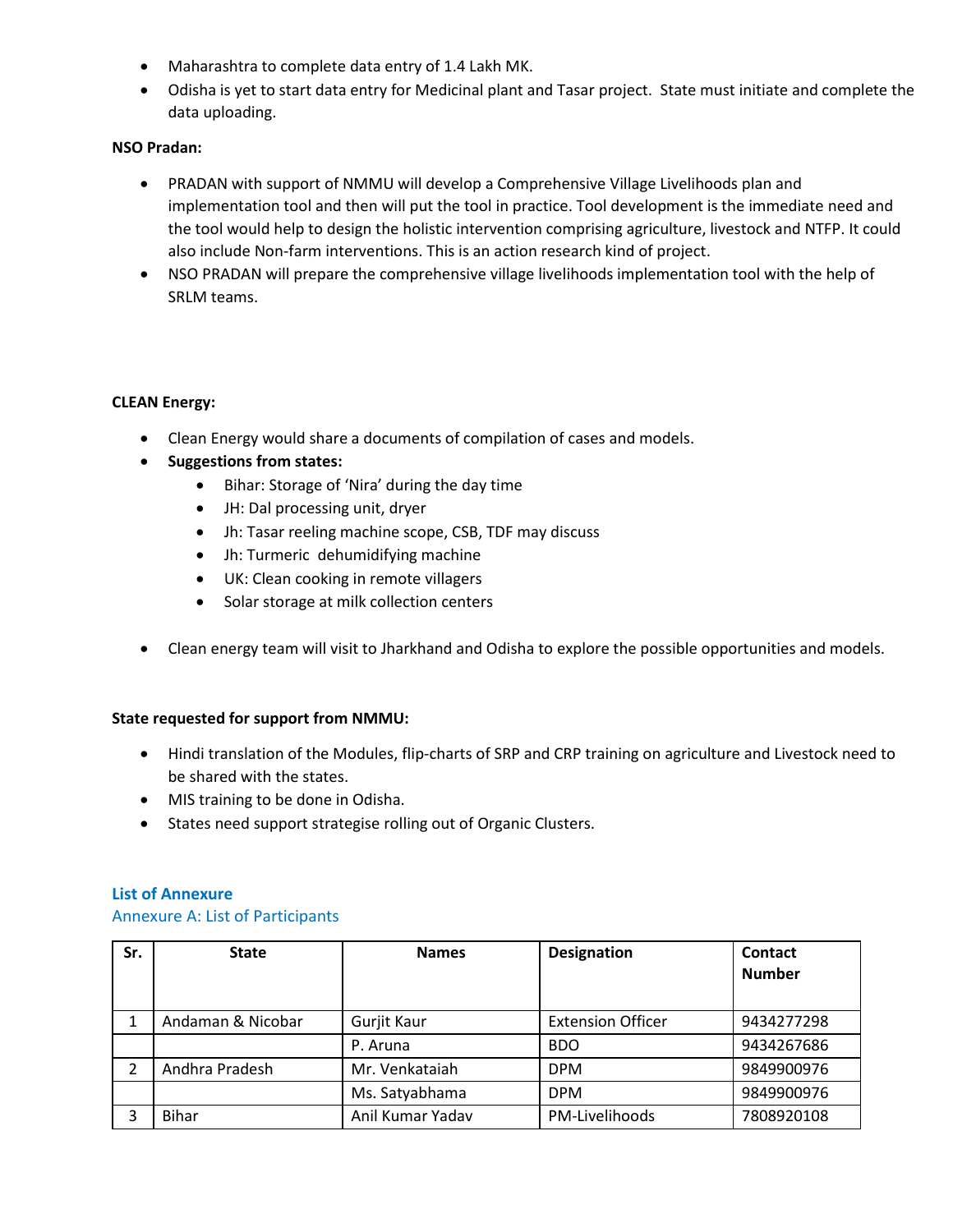| Sr. | <b>State</b>         | <b>Names</b>                     | <b>Designation</b>                             | <b>Contact</b><br><b>Number</b> |
|-----|----------------------|----------------------------------|------------------------------------------------|---------------------------------|
|     |                      |                                  |                                                |                                 |
|     |                      | Md. Shakir Hussain               | Manager-LH                                     | 9771472199                      |
| 4   | Chhattisgarh         | Nileshkumar Kshirsagar           | <b>SMD</b>                                     | 9479042200                      |
|     |                      | Ms. Divya Gupta                  | <b>SPM Livelihoods</b>                         | 7987002847                      |
| 5   | Gujarat              | Swapna Joshi                     | YP                                             | 9408234749                      |
|     |                      | Bhavna & Prutha Baria            | <b>DM Livelihoods</b>                          | 9909209802                      |
|     |                      | Jagruti Vasava                   | <b>CLM</b>                                     | 7622861534                      |
| 6   | Haryana              | Sh. Ramesh Chandra<br>Thakur     | MM (SMMU)                                      | 8146535454                      |
|     |                      | Sh. Yogesh Prashar               | DPM, Jhajjar and State<br>Nodal Officer (MKSP) | 9916517494                      |
| 8   | Jammu and Kashmir,   | Shaikh Rafi                      | <b>BPM</b>                                     | 9906737927                      |
|     |                      | Vikas Rajput                     | <b>BPM</b>                                     | 9858221234                      |
| 9   | Jharkhand            | Mr. Kamal Jaiswal                | TSO - SA                                       | 8210977926                      |
|     |                      | Swadhin Pattanaik                | TSO - NTFP                                     | 7033526770                      |
|     |                      | Rakhi Kumari                     | <b>YP Livelihoods</b>                          | 7004566096                      |
|     |                      | Pravin Singh                     | SPM - Farm                                     | 8862820090                      |
| 11  | Kerala               | Shri. Dathan C.S.                | Programme Officer<br>(Agriculture),            | 7012024304                      |
| 12  | Madhya Pradesh       | Manish Singh,                    | SPM, MPDAY SRLM                                | 910910044                       |
| 13  | Maharashtra          | Yogesh Bhamare &<br>Vikram Yadav | SMM- livelihoods and<br><b>MM Livelihods</b>   | 9422737487                      |
| 14  | Odisha               | Gyana Ranjan Sarangi             | Dy CEO (Livelihoods)                           | 9438593870                      |
|     |                      | P.K Samal                        | Consultant (Agri.)                             | 9777891678                      |
|     |                      | Debi Prasad Nayak                | Dy CEO (M&E & MIS)                             | 9861166742                      |
|     |                      | Bibhu Santosh Behera             | Project Manager<br>Livelihoods                 | 9583159389                      |
|     |                      | Anurag Sarmah                    | Young Professional                             | 9407410346                      |
| 17  | Rajasthan            | Mr Gaurav Dubey                  | Associate Consultant-<br>Livelihood (SPMU)     | 7017 544173                     |
|     |                      | Mr Praveen Meena                 | Associate Consultant-<br>Livelihood (SPMU)     | 9521 322504                     |
|     |                      | Mr Tanay Mohan                   | YP-Livelihood<br>(Banswara)                    | 8529 098047                     |
| 18  | <b>Tamil Nadu</b>    | Mrs. Shobha                      | SPM Livelihoods,                               | 9444094216                      |
|     |                      | Anbarasan. G.                    | Consultant (Agri.)                             | 8610733212                      |
| 19  | Telangana            | Mrs. P. Sreedevi                 | Project Manager<br>(Agriculture)               | 9010022203                      |
|     |                      | Mrs. N.Rajitha                   | COO Agriculture                                | 7093559259                      |
| 20  | <b>Uttar Pradesh</b> | Pradip Das                       | <b>Mission Executive</b>                       | 9140840967                      |
|     |                      | Nishikant Dikshit                | Lead Livelihoods                               | 7738708884                      |
| 21  | Uttarakhand          | Amit Kumar                       | <b>YP Livelihoods</b>                          | 9801236920                      |
|     |                      | Suraj Chamoli                    | <b>BMM</b>                                     | 7830572386                      |
|     |                      | Kailas Kala                      | <b>BMM</b>                                     | 8476010646                      |